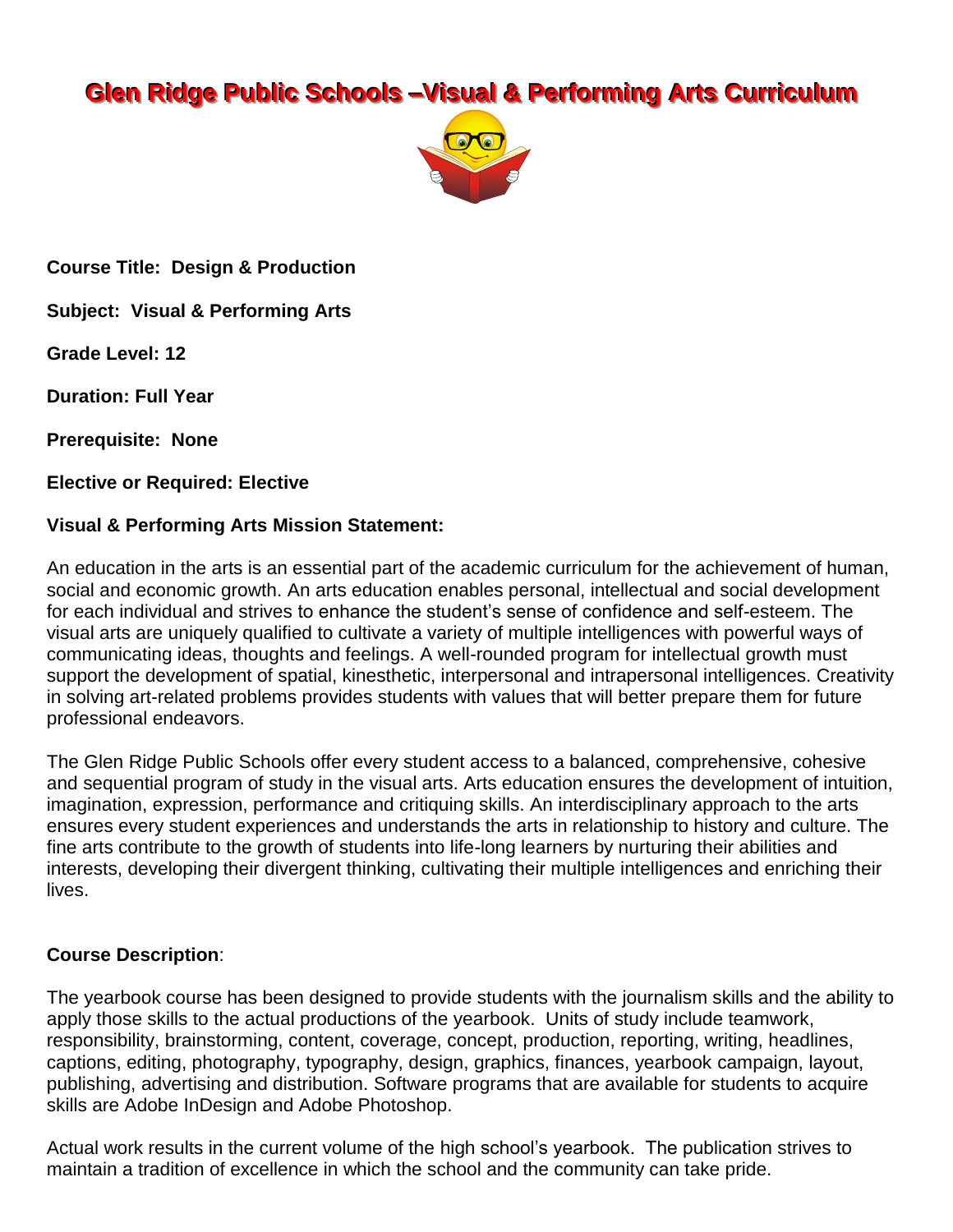Mastery of the goals and objectives in all areas of publication production can provide students with the ability to pursue journalism and graphic layout with a strong back ground either in their advanced studies or in a career.

Goals and Objectives:

- A. Students will be able to define the role of a yearbook in the school environment.
	- 1. Students will identify the functions of a yearbook.
	- 2. Students will recognize the most effective ways to report the story of a school year.
	- 3. Students will recognize the importance of audience and readers' expectations.
- B. Students understand, practice and learn skills for effective leadership at all levels of an organization.
	- 1. Students will recognize the value of self-knowledge, awareness and clear communication in effective leadership.
	- 2. Students will recognize the value of consistency, goal setting and feedback in effective leadership.
	- 3. Students will recognize the value of a positive, open-minded attitude with effective leadership.
- C. Students will understand, practice and learn skills for applying ethical and legal considerations to planning, storytelling and production.
	- 1. Students will identify the rights and responsibilities (fairness, accuracy and good taste) provided by the First Amendment and scholastic-specific court decisions.
	- 2. Students will recognize libel as a type of unprotected speech and how to avoid it.
	- 3. Students will recognize the restrictions that copyright and trademark protection may place on the publication of material belonging to others.
- D. Students will understand, practice and learn skills for generating ideas.
	- 1. Students will recognize the value of collective brainstorming to develop a complete set of ideas for all aspects of the yearbook.
	- 2. Students will identify and apply the steps in the brainstorming process.
	- 3. Students will identify specific brainstorming techniques and strategies.
- E. Students will understand, practice and learn skills for developing content with verbal and visual elements.
	- 1. Students will identify a variety of effective verbal formats for developing content.
	- 2. Students will identify effective visual elements for developing content.
	- 3. Students will identify effective strategies for making decisions about content.
- F. The students will understand, practice and learn skills for planning and placing content in the yearbook.
	- 1. Students will identify the factors that determine effective coverage.
	- 2. Students will recognize traditional unique section approaches to organizing activities, events and issues (student life, academics, organizations, sports and people).
	- 3. Students will recognize the organizational and management contribution of a systematic ladder diagram.
- G. Students will understand, practice and learn skills for developing the unifying idea/theme for the yearbook.
	- 1. Students will recognize the function of a theme as a verbally and visually unifying and personalizing concept.
	- 2. Students will recognize the verbal elements that contribute to theme development.
	- 3. Students will recognize the visual techniques available to unify the theme.
- H. Students will understand, practice and learn skills for preparing the yearbook for plant production.
	- 1. Students will recognize the ways that technology increases page creation and submission options.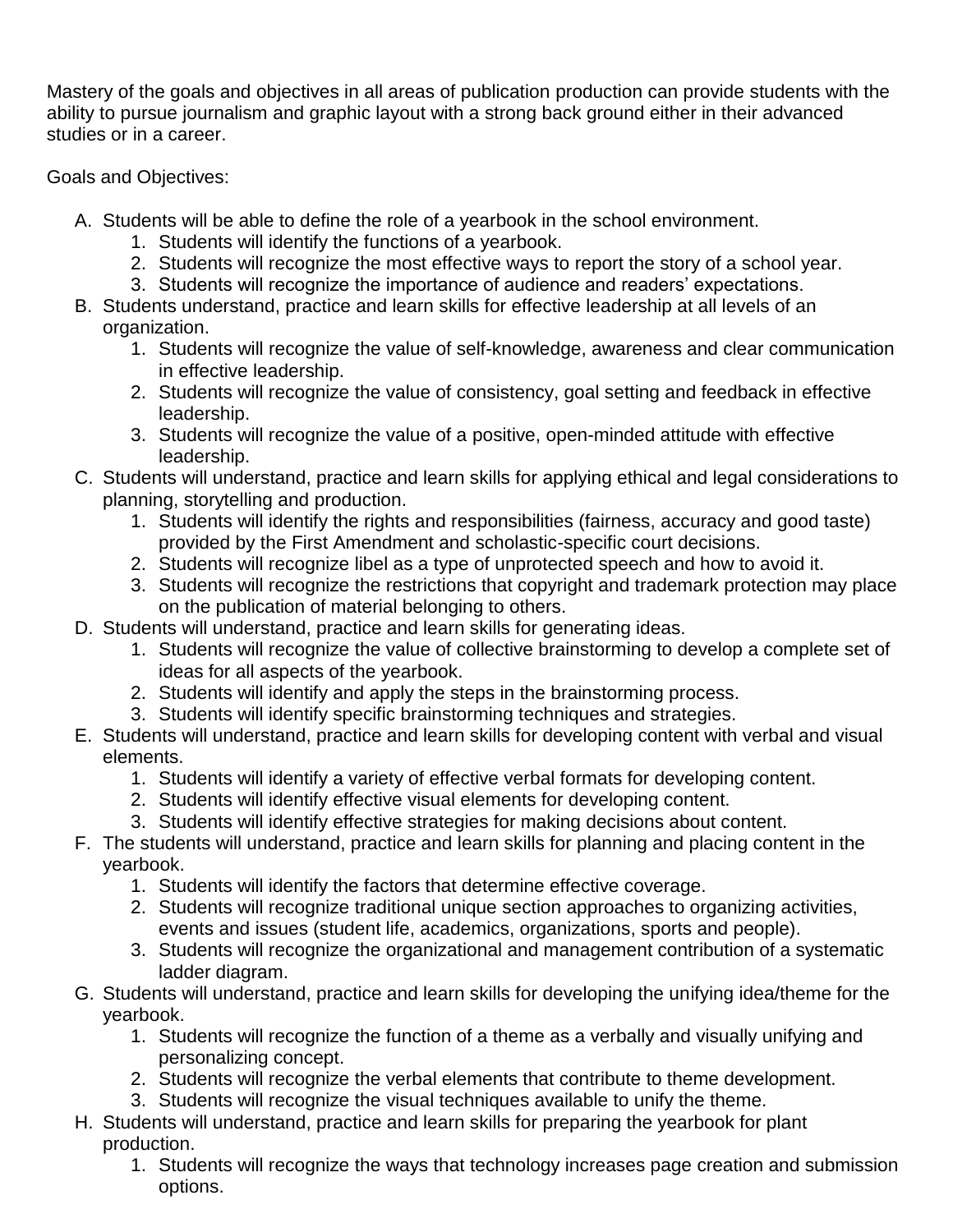- 2. Students will recognize the procedures for submission of photos.
- 3. Students will identify methods for effective and efficient proofing of pages and quick return to the printer.
- 4. Students will develop skills in Adobe Photoshop to identify a good photograph.
- 5. Students will develop skills in Adobe InDesign to produce layout with type, art and photography.
- I. Students will understand, practice and learn skills for reporting.
	- 1. Students will identify and master information-gathering skills, recognizing the importance of first person observation, conducting research and interviewing sources as vital techniques.
	- 2. Students will identify options for researching background material and conducting original research for use as facts and figures in stories.
	- 3. Students will recognize the guidelines for preparing questions and for interviewing sources as well as using interview information in stories.
- J. Students will understand, practice and learn skills for writing stories.
	- 1. Students will recognize the importance of notes in focusing and organizing a story.
	- 2. Students will identify the variety of writing approaches for putting information on a human context including the quote-transition story and quick read collections.
	- 3. Students will identify the traits of good writing essential in yearbook copy.
- K. Students will understand, practice and learn skills for writing headlines.
	- 1. Students will identify the function and format of primary, secondary and subordinate headlines that contribute to reporting a story.
	- 2. Students will recognize techniques for brainstorming and writing headlines.
	- 3. Students will recognize techniques for making headlines visually appealing.
- L. Students will understand, practice and learn skills for improving writing.
	- 1. Students will recognize the value of editor and writer working together during the entire process of writing a story.
	- 2. Students will recognize the importance of accuracy in establishing credibility in the yearbook.
	- 3. Students will recognize the importance of editing for style and establishing consistency.
- M. Students will understand, practice and learn skills for planning, shooting and editing photographs.
	- 1. Students will recognize the different types of digital camera equipment.
	- 2. Students will identify planning and organizational strategies to guarantee complete coverage, strong content and organized production.
	- 3. Students will identify skills important in photo editing.
	- 4. The students will understand, practice and learn skills essential in photojournalism.
	- 5. Students will recognize strategies for incorporating photographs into the yearbook for the strongest storytelling effect.
	- 6. Students will identify strategies used in photocomposition.
	- 7. Students will identify factors that contribute to the technical quality of photographs.
- N. Students will understand, practice and learn skills for choosing and working with reader-friendly typography.
	- 1. Students will recognize terminology associated with the use of type.
	- 2. Students will recognize type as a design element related directly to content.
	- 3. Students will identify factors important for type readability and visual appeal.
- O. Students will understand, practice and learn basic skills for designing yearbook pages and spreads.
	- 1. Students will identify the strategies used to enhance readability: dominance, eye flow, contrast and hierarchy.
	- 2. Students will identify strategies for combining verbal and visual elements for more complete storytelling.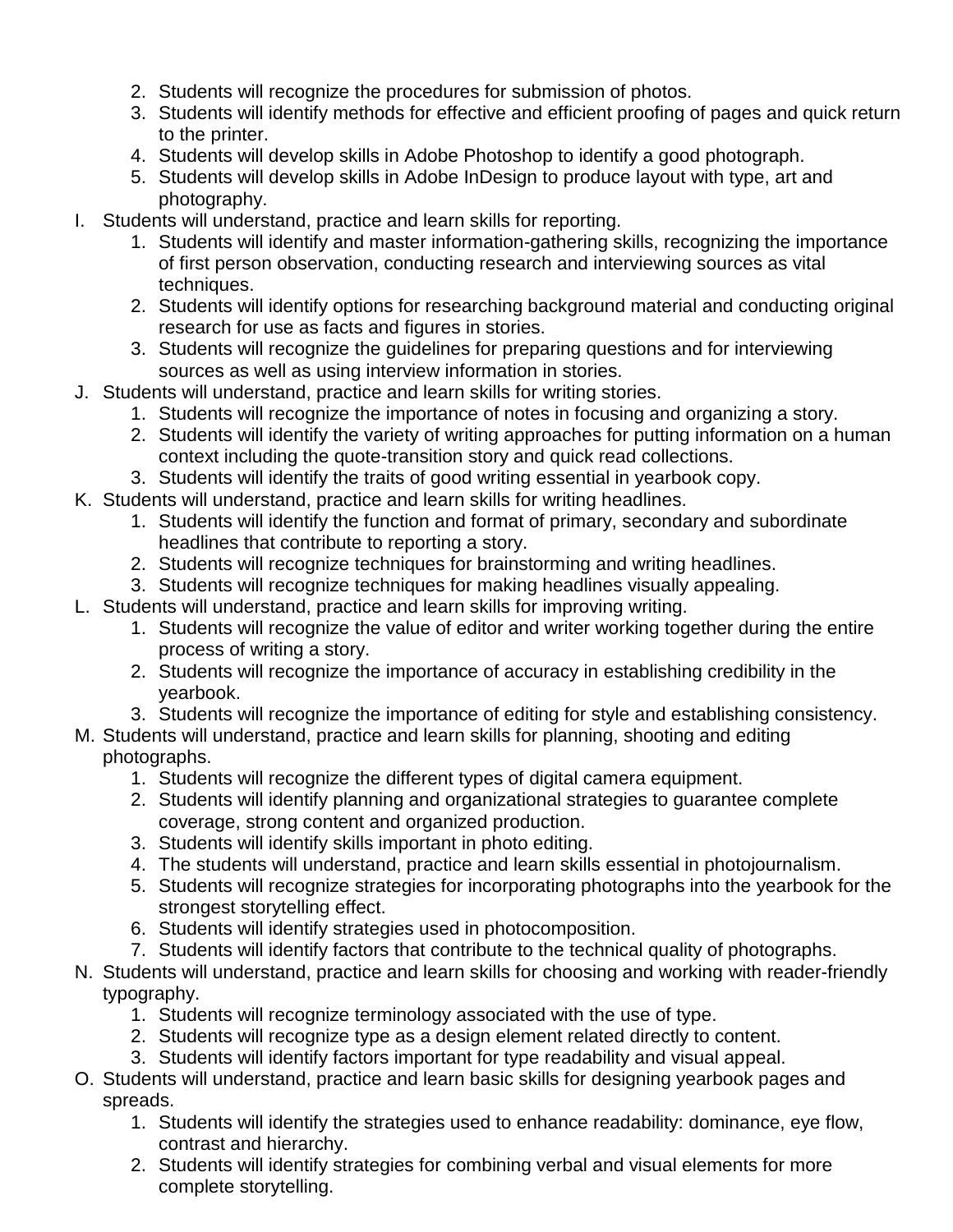- 3. Students will recognize the importance of the use of margin, gutter, column and grid guides for consistency and organization.
- 4. The students will understand, practice and learn principles of content-focused design.
- 5. Students will recognize the importance of dominance as an organizing element.
- 6. Students will recognize the importance of planned white space in adding unity, movement and emphasis to a design.
- 7. Students will recognize the value of a template as a plan for ensuring consistency.
- 8. The students will understand, practice and learn skills for a modular design approach.
- 9. Students will recognize the ways in which modular design expands coverage and design options.
- 10.Students will identify the layers and strategies important in a modular design approach.
- 11.Students will recognize the strategies used in creating visual unity in a modular design approach.
- P. Students will understand, practice and learn skills for using graphics to enhance readability of content.
	- 1. Students will recognize the graphic techniques that can effectively enhance readability.
	- 2. Students will identify strategies for using graphic design to organize content and direct readers through a yearbook page or spread.
	- 3. Students will identify tools and sources that impact graphic trends in yearbook design.
- Q. Students will understand, practice and learn skills for maintaining complete and accurate financial records.
	- 1. Students will identify the key elements of a business plan.
	- 2. Students will identify the factors important in accurately estimating yearly expenses.
	- 3. Students will identify key factors in projecting yearly income.
- R. Students will understand, practice and learn skills for conducting a successful yearbook sales campaign.
	- 1. Students will identify tactics for appealing to customers and overcoming objections to buying the product.
	- 2. Students will identify marketing strategies for communicating the features and benefits of the yearbook product.
	- 3. Students will identify the key factors of an effective sales campaign, identifying and communicating with potential buyers and keeping complete and accurate records.
- S. Students understand, practice and learn skills for selling and designing advertising.
	- 1. Students will identify the strategies of an organized advertising campaign.
	- 2. Students will recognize the strategies of a businesslike approach to selling advertising.
	- 3. Students will identify content elements and design principles important in creating advertising that interests readers and satisfies advertisers.

**Author**: Vincent Timpanaro **Date Submitted**: Summer 2016

## **Topic/Unit: Introduction to Yearbook**

## **Approximate # of Weeks: 2 (34-36 Weeks Total)**

## **Essential Questions:**

What writing is necessary to capture the senior year?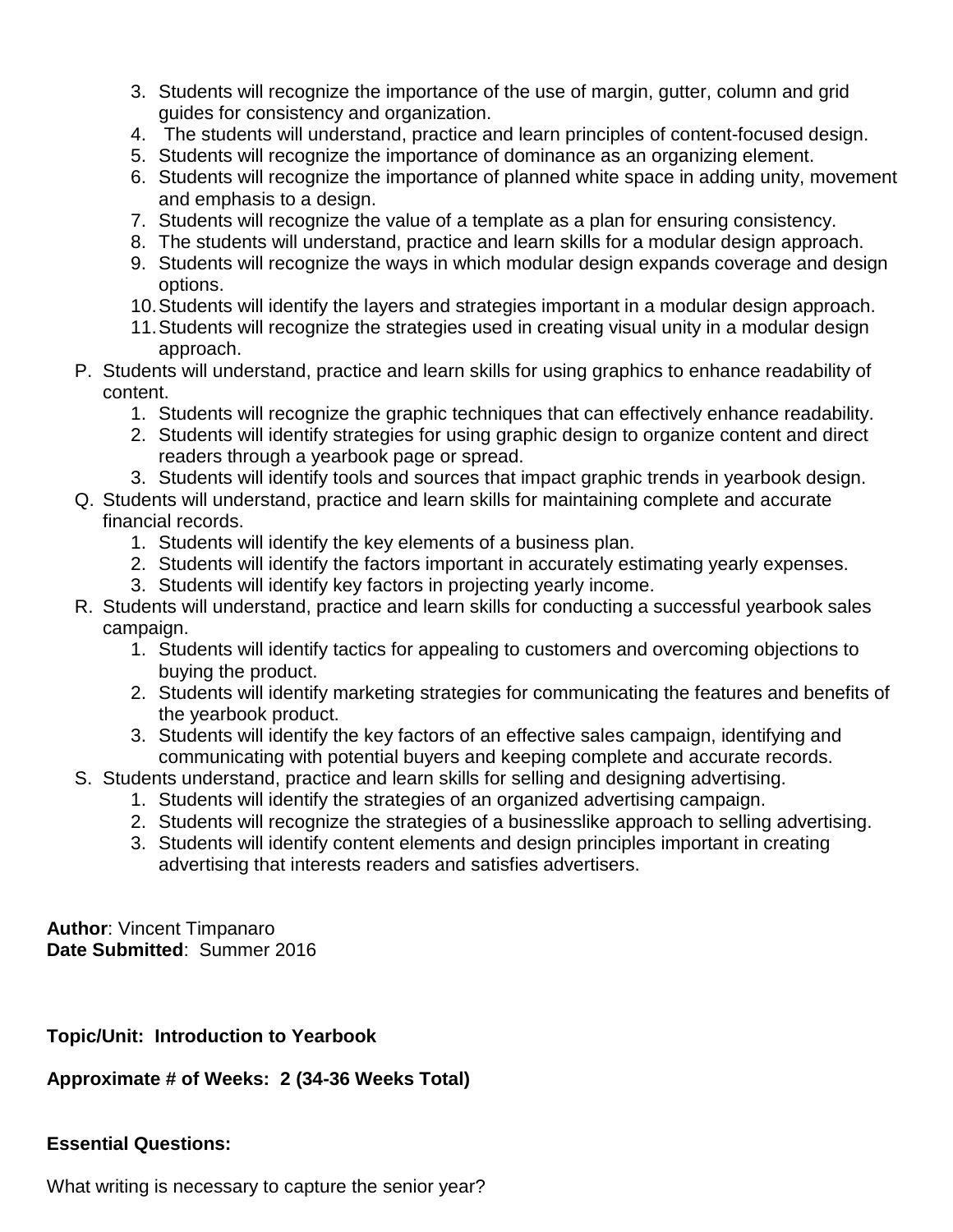What is the purpose of developing a yearbook theme? How does one operate a digital SLR camera or a camera phone to produce photos? How are digital images measured and what effect does resolution have? What are ways to upload images to a network? What software program is best for adjusting and printing digital images? What software program is best for composing a digital proof sheet of photos? Why and how printed photos are mounted using a dry mounting press? How will beginning photographers frame and compose shots?

How can Adobe Photoshop and Adobe InDesign be used to print photography?

#### **Upon completion of this unit students will be able to:**

(List objectives with corresponding Standard Number)

- 1. Provide a foundation of knowledge and skills in the areas of photography.
- 2. Provide an understanding of the role which photography plays in our society.
- 3. Develop and write about events that pertain to yearbook production.
- 4. Develop a desire to strive for creativity in his or her work and an appreciation for quality workmanship.
- 5. Demonstrate the knowledge necessary to differentiate between "good" and "bad" photography using Adobe Photoshop.
- 6. Demonstrate a knowledge and ability to operate a digital camera.
- 7. Relate to career opportunities available in industry and encourage their pursuit if the talent and interest exists.
- 8. Demonstrate yearbook layout using Adobe InDesign.

New Jersey Core Curriculum Standards:

1.1A 2 1.2D 1-4 1.3D 1-2 1.4B 1-2 1.5B 1 8.1 A 5-9 B 1 8.2 A 3 B 2 C 2-3 9.1 A 1-2

9.2 A 5

#### **Interdisciplinary Standards**

- $\bullet$  9.1 21<sup>st</sup> Century Life & Career Skills
- 9.3 Career Awareness, Exploration and Preparation

#### **Activities:**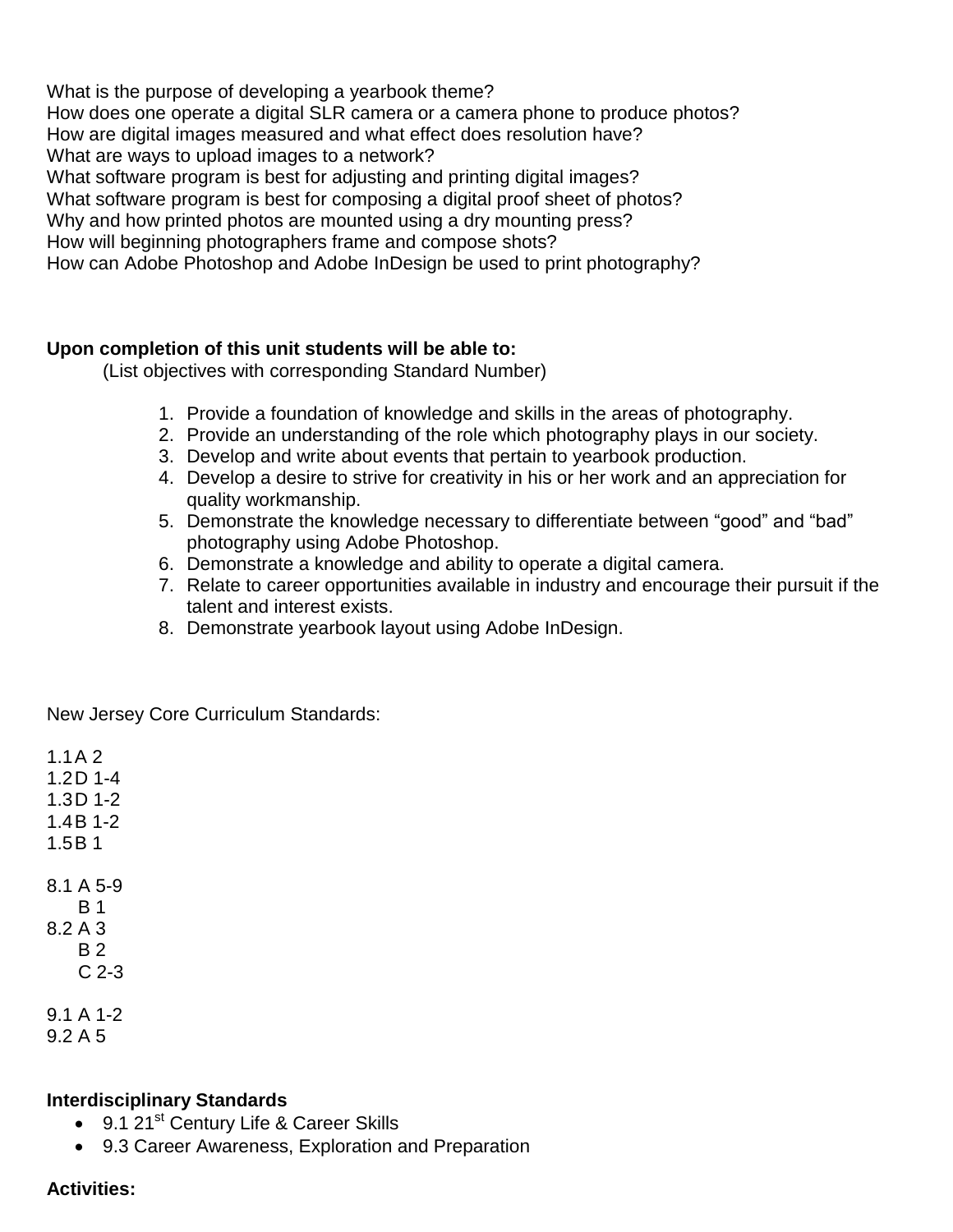## **YEARBOOK PHOTO JOURNALISM (Photos and Writing)**

#### **Objective:**

To develop yearbook layouts that support the year through pictures and text. To develop yearbook layouts that are balanced and aesthetically created.

#### **Activities:**

Through research, interviews and observation students will develop writing for sports events and activities for publication in the high school yearbook.

Through class discussion students will brainstorm for their yearbook theme that identifies their class. Suggestions will be made and discussion will follow. Students will develop an essay on one suggestion that will follow with reading in class. After all essays are read students will present the best three to the entire senior class in the LGI (large group instruction). All seniors will contribute in discussion and writing assignment to their English teacher. Theme selection is based on the total number of essays written. Class banner for class picture will follow.

Students will develop reports/essays of sporting events and activities. Students will write a list of events with descriptions for their senior calendar at the end of each month.

Students will take digital pictures of sports and activities, upload to the network, construct 16 digital photo proof sheet using Adobe InDesign.

## **Topic/Unit: UNDERCLASSMEN AND SENIOR SECTION**

#### **Approximate # of Weeks: 6 (34-36 Weeks Total)**

## **Essential Questions:**

What personal writing is important to remember the senior year? How can students take candid senior photos for sections relating to students? How does one operate a digital SLR camera or a camera phone to produce photos? How are digital images measured and what effect does resolution have? What are ways to upload images to a network? What software program is best for adjusting and printing digital images? What software program is best for composing a digital proof sheet of photos? Why and how printed photos are mounted using a dry mounting press? How will beginning photographers frame and compose shots? How can Adobe Photoshop and Adobe InDesign be used to print photography? What structure can the undergrad section be to represent all students? How can seniors structure the senior section for a comprehensive layout?

#### **Objective:**

To take digital pictures that will reflect the sections.

To develop yearbook layouts that support the senior and undergrad sections through pictures and text. To develop yearbook layouts that are balanced and aesthetically created.

#### **Activities:**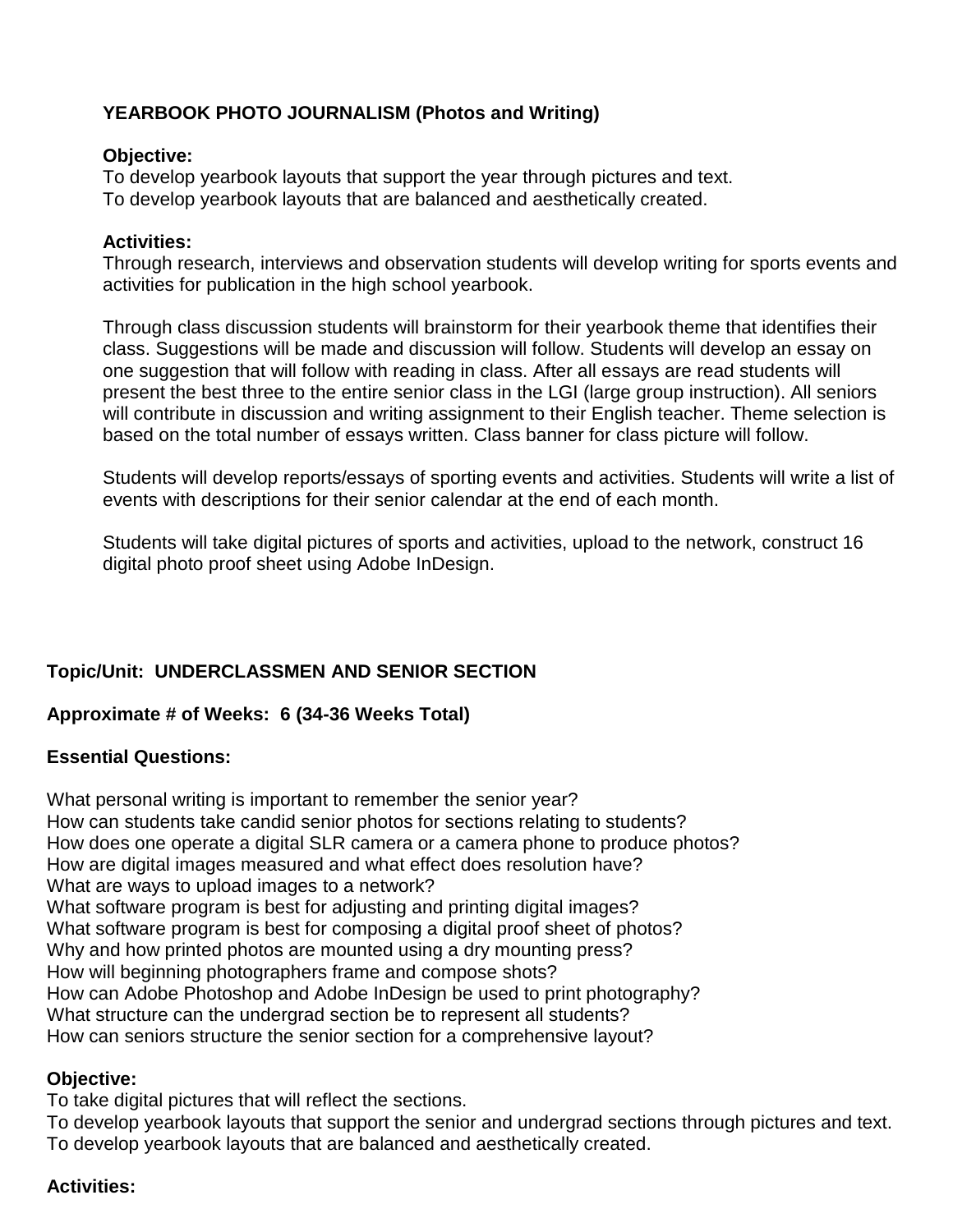Students will take digital candid pictures of seniors and undergrads, upload to the network, construct 16 digital photo proof sheet using Adobe InDesign.

Students will construct creative layouts of seniors with selected portrait, candid photos and text using Adobe InDesign.

Students will construct creative layouts of undergrads with candid shots, portraits and text of each grade.

# **Topic/Unit: FAMILY AND FRIENDS AD SECTION**

# **Approximate # of Weeks: 6 (34-36 Weeks Total)**

## **Essential Questions:**

What is the purpose of selling space in the "Family and Friends" section of a yearbook? How will students construct ads purchased for the yearbook? What program can one use to create ad layouts? Why is it necessary to proofread and provide requested proofs of ads?

## **Objective:**

To solicit ads to businesses, clubs, sport teams, organizations and friends for financing the yearbook. To construct personal and business advertising in the yearbook using Adobe InDesign.

#### **Activities:**

Students will review existing yearbooks for previous advertisers and suggest other possible advertisers. Students will network through parents and friends for possible advertising contacts.

Students will communicate with potential advertisers to commit to purchasing space with a filled out contract form.

Students will network with the entire senior class for sales help.

Students will compose ads according to size with logos, photos and text using Adobe InDesign.

# **Topic/Unit: SPORT & ACTIVITY SECTION**

## **Approximate # of Weeks: 3 (34-36 Weeks Total)**

## **Essential Questions:**

How can students photograph students in action for sports? How can students photograph activities that represent the school? How can students construct sport and activity layouts that represent each team and activity? How can students develop writing that represents each sport and activity?

Why is it necessary to support photos with text in a high school yearbook?

## **Objective:**

To take digital pictures that will reflect the sections.

To develop yearbook layouts that support the sport and activity sections through pictures and text. To develop yearbook layouts that are balanced and aesthetically created.

# **Activities:**

Students will take digital candid pictures of sports and activities, upload to the network, construct 16 digital photo proof sheet using Adobe InDesign.

Students will develop summary write-ups of sport and activity seasons for layouts.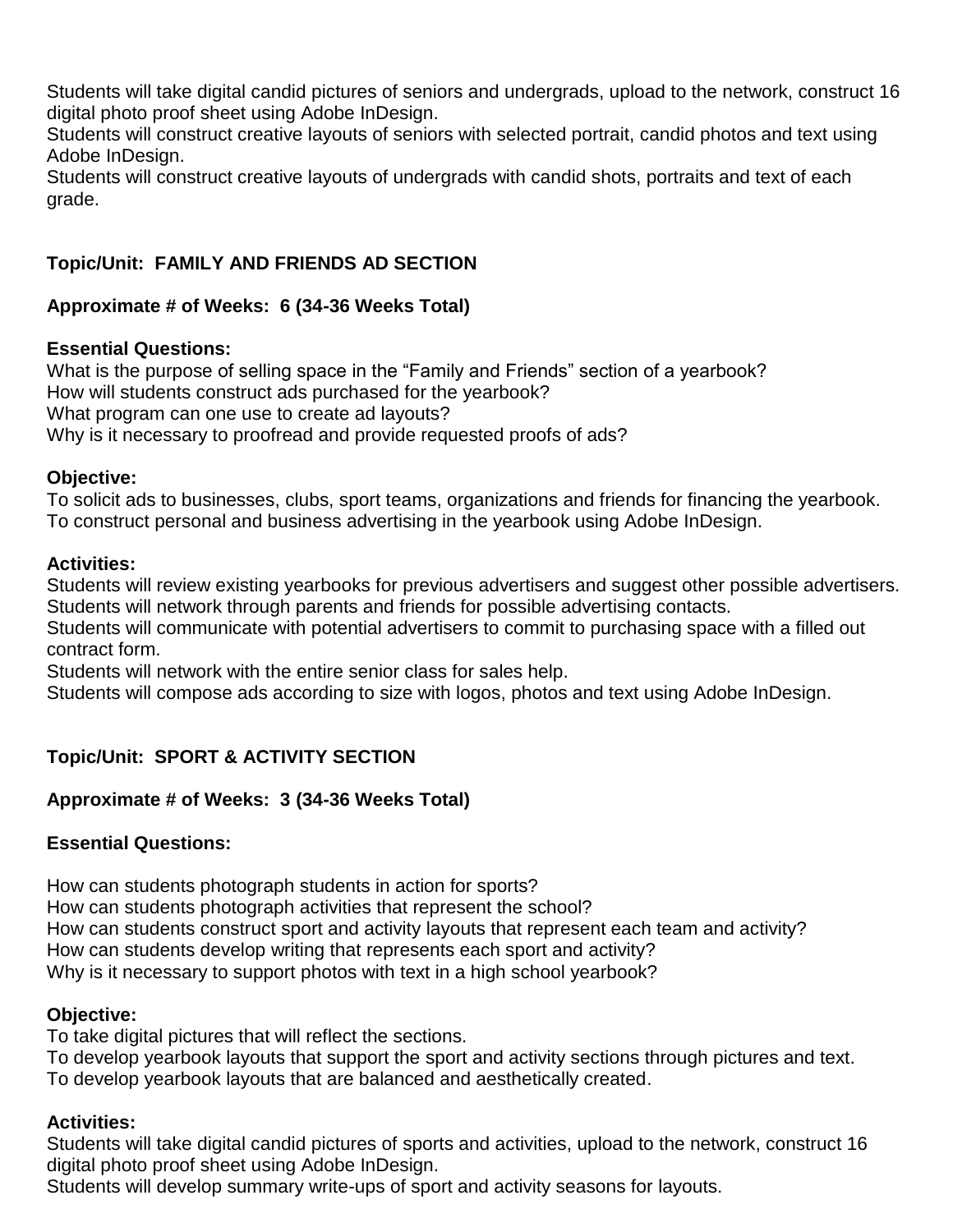Students will construct creative layouts of sports and activities and text using Adobe InDesign.

## **Topic/Unit: TEACHER AND CLUB SECTION**

#### **Approximate # of Weeks: 2 (34-36 Weeks Total)**

#### **Essential Questions:**

What is the purpose of having the teacher section and club section identified in the yearbook? What is the necessary structure to the club section?

#### **Objective:**

To take digital pictures that will reflect the sections.

To develop yearbook layouts that support the teacher and club sections through pictures and text. To develop yearbook layouts that are balanced and aesthetically created.

#### **Activities:**

Students will take digital candid pictures of teachers and students and club pictures, upload to the network, construct 16 digital photo proof sheet using Adobe InDesign.

Students will develop layouts of teachers using portraits plus names along with candid photos using Adobe InDesign.

Students will construct creative layouts of all clubs with student names using Adobe InDesign.

## **Topic/Unit: INTRODUCTION /THEME, SENIOR CALENDAR, SUPERLATIVES**

#### **Approximate # of Weeks 3 (34-36 Weeks Total)**

#### **Essential Questions:**

Why is it necessary to have a theme for the high school yearbook? What is the importance of having a senior calendar with text entries and photos of all events? How can superlatives affect the high school yearbook?

#### **Objective:**

To take digital pictures that will reflect the sections.

To produce/edit a well written theme from senior essays to support intro photos.

To develop yearbook layouts that support the Intro, Calendar and Superlative sections through pictures and text.

To develop yearbook layouts that are balanced and aesthetically created.

#### **Activities:**

Students will take digital candid pictures of sports, activities and superlatives for the 32 page color section of the yearbook.

Students will write a list of calendar entries for the senior calendar including all events and sports from the entire year.

Students will construct creative layouts for the intro, superlatives and calendar with text using Adobe InDesign.

## **Topic/Unit: PERSONAL YEARBOOK**

## **Approximate # of Weeks 6 (34-36 Weeks Total)**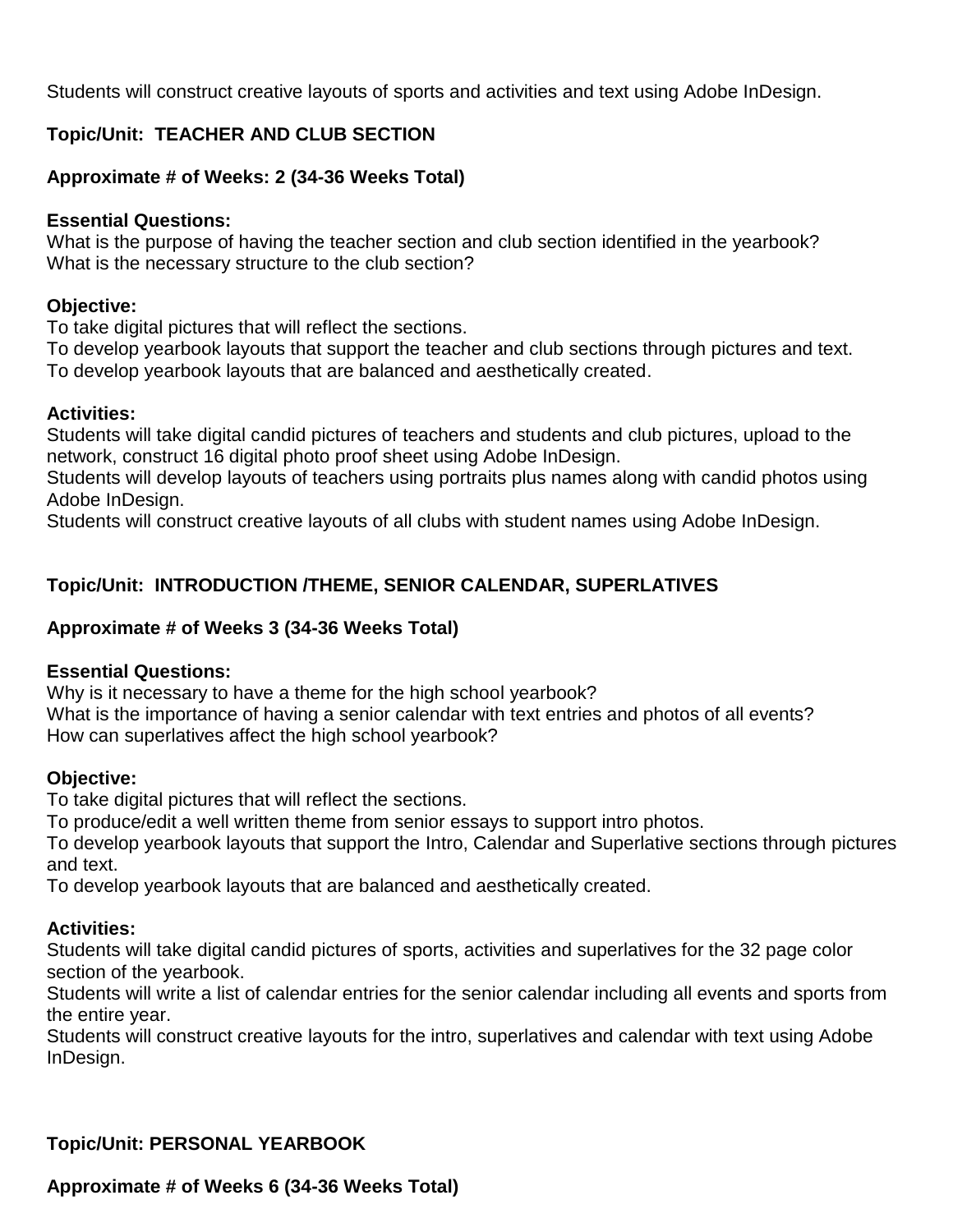## **Essential Questions:**

How can one produce a personal yearbook using computers? What are the benefits of producing a personal yearbook? What skills are needed to produce a personal yearbook?

**Objective:** To produce a 40 page personal photo/text record (yearbook) using the InDesign skills acquired in the production of the high school yearbook.

## **Activities:**

Each student will design and produce a personal yearbook with the following specifications:

- Three ring binder with clear plastic inserts (school supplied).
- Page size 8-1/2 x 11, 40 pages plus cover (minimum).
- Personal yearbooks must be appropriate for school (photos with alcohol/smoking not allowed).
- Select theme or topic for yearbook (sports, activities, friends, family, etc.)
- Scan photos from existing B&W or color prints.
- Write copy for layouts and photos (stories, quotes, poems, sport or activity summaries)
- All writing and type must be computer entry. (Microsoft Word, InDesign, Photoshop)
- Computer pages with photo and type composition (color or B&W scanning or digital images)
- Print computer pages on colored or patterned paper with B&W or color printer (supplied).
- Take new digital images.
- Browse yearbook drive for existing yearbook images.
- Insert layout sheets into plastic inserts for order.
- Design and produce cover for binder.

Every effort should be made to make this a keepsake!

You will receive a grade for 4 page increments - 9 grades, plus a final double grade for your overall project.

A poor effort will produce a poor grade!

# **STEAM Activities (Visual Arts):**

"STEAM represents how all topics in subject areas relate to each other and to the real world."

Although STEAM activities are relatively new to education, the photography curriculum includes assignments that exemplify STEAM in science & technology through engineering and arts in mathematical elements.

## **Enrichment Activities:**

 Creation of a digital "Photo Journal" of all work accomplished during the course with a memorable and lasting loose leaf book.

 $\bullet$ 

## **Methods of Assessments/Evaluation:**

- Rubric
- Submitted mounted photos with teacher comments and grades
- Display of student photos
- Visual observation and critique

## **Resources:**

- Student project examples
- Digital/internet visuals of professionals